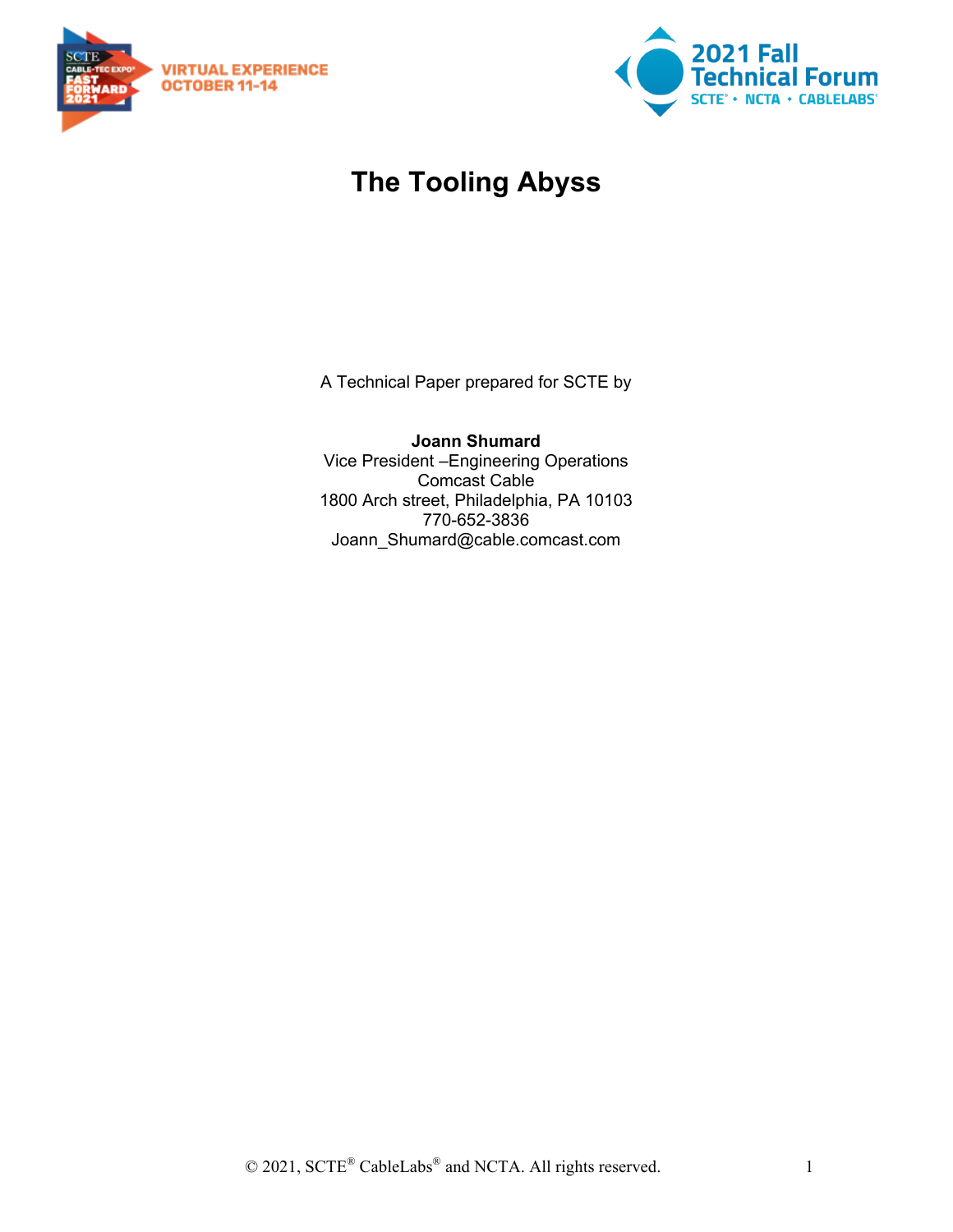

**Title** 



# **Table of Contents**

### Page Number

| $3_{-}$        |  |  |
|----------------|--|--|
|                |  |  |
|                |  |  |
|                |  |  |
| 7 <sub>1</sub> |  |  |
|                |  |  |
|                |  |  |
|                |  |  |
|                |  |  |

# **List of Figures**

| <b>Title</b><br><u> 1989 - Andrea Andrew Maria (h. 1989).</u> | <b>Page Number</b> |
|---------------------------------------------------------------|--------------------|
|                                                               |                    |
|                                                               |                    |
|                                                               |                    |
|                                                               |                    |
|                                                               |                    |

# **List of Tables**

| <b>Title</b>                                                                                    | <b>Page Number</b> |
|-------------------------------------------------------------------------------------------------|--------------------|
| 13. Table 1 - Business Benefit Calculation (Average Cost Is Illustration Only, Not Actuals)  13 |                    |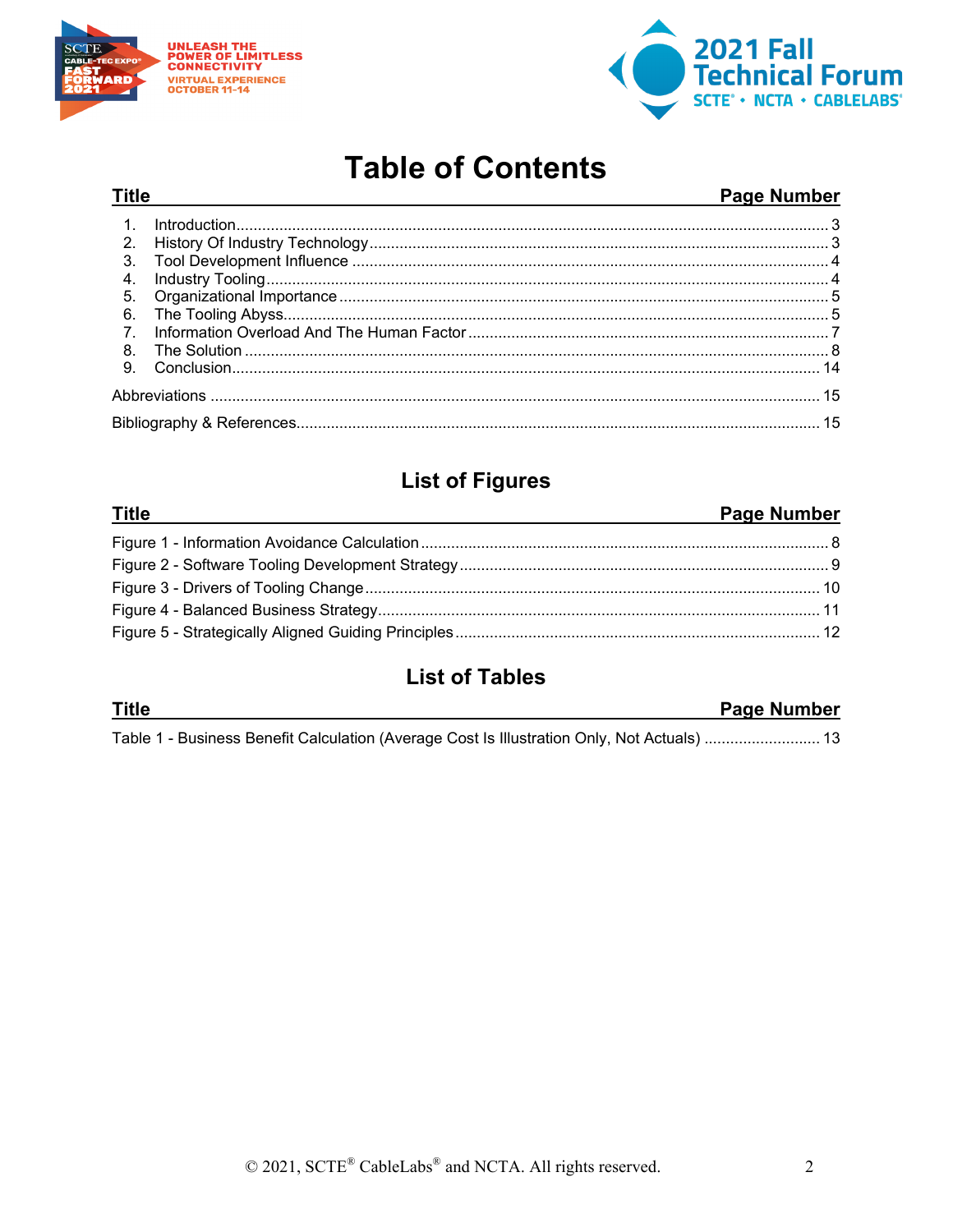



## <span id="page-2-0"></span>**1. Introduction**

System support tools can be a vast ocean of internally-developed and externally-purchased groups of software solutions. This paper will focus on drivers and solutions to an organizational problem, the tooling abyss, that centers around the dual impacts of pace and sprawl of tools created and utilized to keep in stride with the innovation growth of the technology of our industry. This document will clarify the definition of what a tool is for our industry, identify the business impacts of our decisions, and recognize the perspectives of the user community.

"Just build a new one" is a typical response to developing tools to support new technology. This mantra has defined many aspects of the transformative technology growth in the industry. The "build a new" strategy, without a plan for the old, has led to an exponential growth of complex tools required to operate the business. This methodology increases user complexity and causes operational inefficiency. Technology innovation has unlocked an expansive sea of data and knowledge, but this simultaneously created a myriad of tools making it more complex for the user communities. Increasing complexity can result in inefficiency, such as when a single team member must reference multiple interfaces to troubleshoot a single problem. This complexity creates and exacerbates perceptions of information overload. The concept of "adding new to old" has also shaped new challenges, like a sense of searching through an abyss of information when trying to find critical troubleshooting data. The influx of added information and operating multiple interfaces causes challenges for teams responsible for managing the customer experience, maintaining the plant, and monitoring system events.

The persistent launch of new technologies in the industry has driven a constant change in the tools needed to operate them. This paper will focus on building a strategy around making instrumental tooling decisions, concentrating on when to develop new, when to integrate, and when to sunset tools. Tooling culture will be discussed to delve into the psychology of change, and the navigation of managing evolution, including the emotional attachment to tools team members, have historically known. This paper and presentation will review strategies on tool development that are based on operational efficiency while supporting new technology and driving overall business strategies.

The purpose of this paper is to understand how more effective development methods can lead to improved team performance across multiple technology tooling systems. Evaluating real-world organizational problems provides a pathway to investigate a specific business problem and seek opportunities that shape future business goals or strategies. The information will enhance the understanding of how business evolution, financial requirements, and consumer needs have led to the multitude of systems utilized in today's operations. The paper will focus on the history of how the tooling abyss has been created and the impacts on the user community. It will propose new opportunities in managing tooling systems to support the development of plausible and implementable solutions.

# <span id="page-2-1"></span>**2. History Of Industry Technology**

To help understand today's issues of the complexity of the tooling abyss, we can review the pace of innovation of the industry because every "chapter" brought with it a corresponding increase in tools. Cable television dawned in the 1940s when cable became the connection into the homes that could not be easily reached by standard over-the-air broadcast capability [2] (Cable History, 2014). Through the years, the technology evolved through amplifiers and the continuing focus to reach more people. The 1960s was an innovation milestone with the introduction of the Jerrold Channel Commander headend signal processor, the first pay-for-view (PPV) event offering, solid-state technology, and the enhancement of aluminum-shielded foam dialectic distribution cable. In 1969 the Society of Cable Television Engineers (SCTE) was established, focused on training and educating the industry's technology professionals. The innovations of the 1970s brought new concepts of two-way addressability and enhancements in drop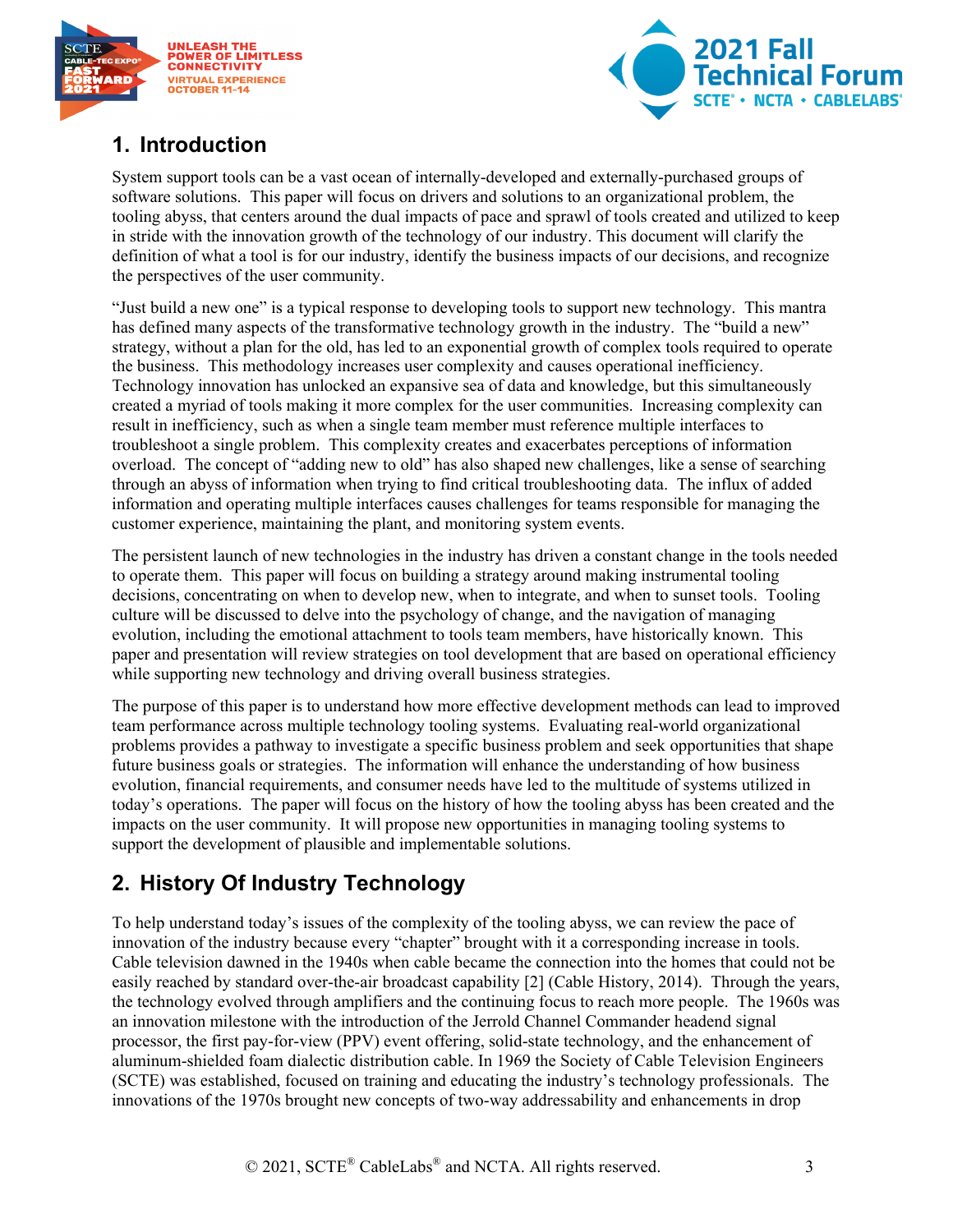



cable to improve in-home quality. Video evolution continued to grow through the years, and the expansion of the industry continued through compression technologies, industry channel expansions, and innovation in delivery systems.

The 1990s accelerated the pace of technology innovation with the introduction of the fiber to the node methodology or Hybrid Fiber Coax (HFC) [2] (Cable History, 2014). The innovation of the return spectrum opened the door for two-way communication that would support PPV revenues, telephony voice, and the ability to deliver the internet to homes. In 1995 copper-wire phone lines provided 14.4 kbps internet, while the then-new cable modems would provide 4000 kbps which, at the time, was groundbreaking. In 1997 CableLabs emerged as a governing presence to align broadband standards for manufacturers and operators to ensure consistency in the business. Since the beginning of DOCSIS 1.0 in 1997, these standards and the industry have grown exponentially. DOCSIS 1.0 became 2.0, 3.0, 3.1, and laid the future for 10G and beyond. Analog delivery systems have transformed into fully digital architectures, providing a stream of innovative technical data. All of this evolution transformed the experience for all internal users.

## <span id="page-3-0"></span>**3. Tool Development Influence**

The historic pace of innovation is a significant factor in recognizing how the tools needed to operate them have also transformed. The first 50 years of evolution centered primarily on video technology. The catalyst of the evolution of the cable modem created a pace of innovation in the next 25 years that has dramatically altered the amount of software development and tooling innovation required to keep pace with the accelerated growth. In early history, basic measurements of levels were the primary performance indicators compared to today's expansive data capabilities that provide insight into the customer premise equipment in the home. This history of acceleration is a primary contributor to the exponential growth of support tooling in the industry.

### <span id="page-3-1"></span>**4. Industry Tooling**

Some may ask: What is considered a cable tool? The focus of this paper is on the software developed "electronic toolbelt" [1] (Breymier, 2020) rather than the hands-on physical tools used by field teams. If starting from the catalytic point of the introduction of cable modems, that question can be answered by the desire to understand the state and levels of the cable modems when troubleshooting. Early troubleshooting would require logging into the CMTS (Cable Modem Termination System) and looking for a specific modem that required its MAC (Media Access Control) address. The use of the "show cable modem" feature and directly logging into the CMTS became quickly identified as a non-scalable way to gather and interpret information for troubleshooting.

As the technology and customer base have grown at an accelerated pace over the past 25 years, so has the technology of the tools that support it. Tools in the business can be those used for monitoring the systems, databases that store information, back-office systems, or tools used by front-line team members who work in the home or the plant. New user interfaces (UIs) are tool interfaces created using data pulled from the CMTS and developed into a more consumable view. As the technology evolved and new data became available, in many cases, new tools were created to support it. The answer to the question about what constitutes a necessary tool must acknowledge certain contributing factors. The next sections describe the vast amount of tools utilized in the course of supporting business needs to identify opportunities to optimize strategy for future development.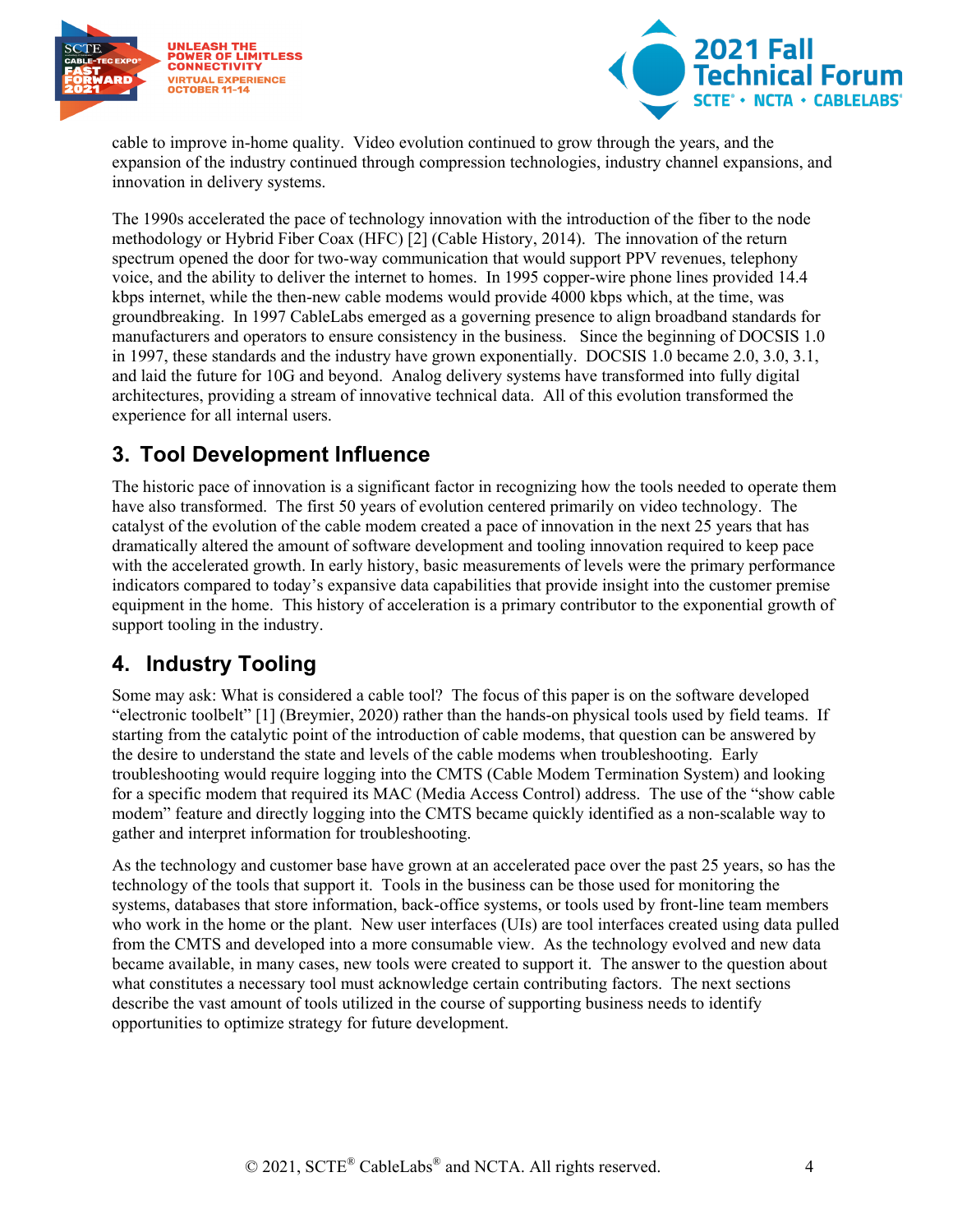



## <span id="page-4-0"></span>**5. Organizational Importance**

The purpose of this review of industry tooling strategy is to investigate the impact development decisions have on team performance, tooling development environment, and intra-organizational communication. The problem identified is that the methodology of creating tools in multiple departments to meet only specific needs, and potentially without a long-term strategy, can negatively impact team performance. When tools are created without a centralized, defined strategy, the organization is impacted by wasted investment tech debt due to software teams duplicating work effort. Team performance is negatively impacted when information does not directly aid internal users to efficiently complete their tasks. Crossdepartment team conflict leads to organizational impacts on performance and job satisfaction.

There are multiple inputs into what is needed for system tooling, such as new technology, process change, and internal operational-user requests. When internal departments do not have aligned priorities, this can lead to challenges with professionals and software-development engineers working with conflicting priorities resulting in resource inefficiencies. Understanding the drivers for tooling development within the organization and the various business departments are imperative when recognizing what influences the tooling strategy.

# <span id="page-4-1"></span>**6. The Tooling Abyss**

To support today's technology, the parallel rise in tooling can cause many internal users to feel like they are swimming in an unending deluge of information. There is an endless stream of new data driving constant change. New tools are developed to support new technology, while legacy tools are sometimes not decommissioned. Some methodologies add new data or widgets to existing tools, making them large and complex to operate. There are three notable areas where the growth of technology creates the pathway for this number to continue to grow:

- Centralized Tooling System Management
- Decentralized Tooling System Management
- Tool Ownership Conflict

#### **Centralized Tooling Systems**

Many organizations promote the centralization of tool development to control the development lifecycle. However, it is essential to recognize that the technology in and adjacent to our industry is advancing at an exponential rate. It is critical to understand that a centralized approach to tooling development may not result in one specific strategy. In essence, even centralized organizations may not always have a consistent strategy for tool development.

Commonly, organizations focus on launching new technologies and products to their internal users from a central viewpoint. However, not all have a centralized strategy for tooling, nor a software development plan for operating tool readiness. An increasingly common challenge that illustrates this is a new technology that becomes available to external users, but the tooling is not fully developed for the internal operators that support them. One practice commonly used is "just add new," where engineering organizations feel compelled to not only build the new capability but also create a tool to support it. New architectures and components may take years to completely roll out throughout a large system, which leaves the operators and technicians with no choice but to use multiple sets of tools. In this situation, one tool supports the new architecture, while one remains to operate the legacy. Further complicating this issue, by the time one "new' technology rollout is nearing completion, the following new technology is waiting to ramp up. Tooling never ends; the parallel strategic goal that is continuous integration/continuous development (CI/CD) assures it.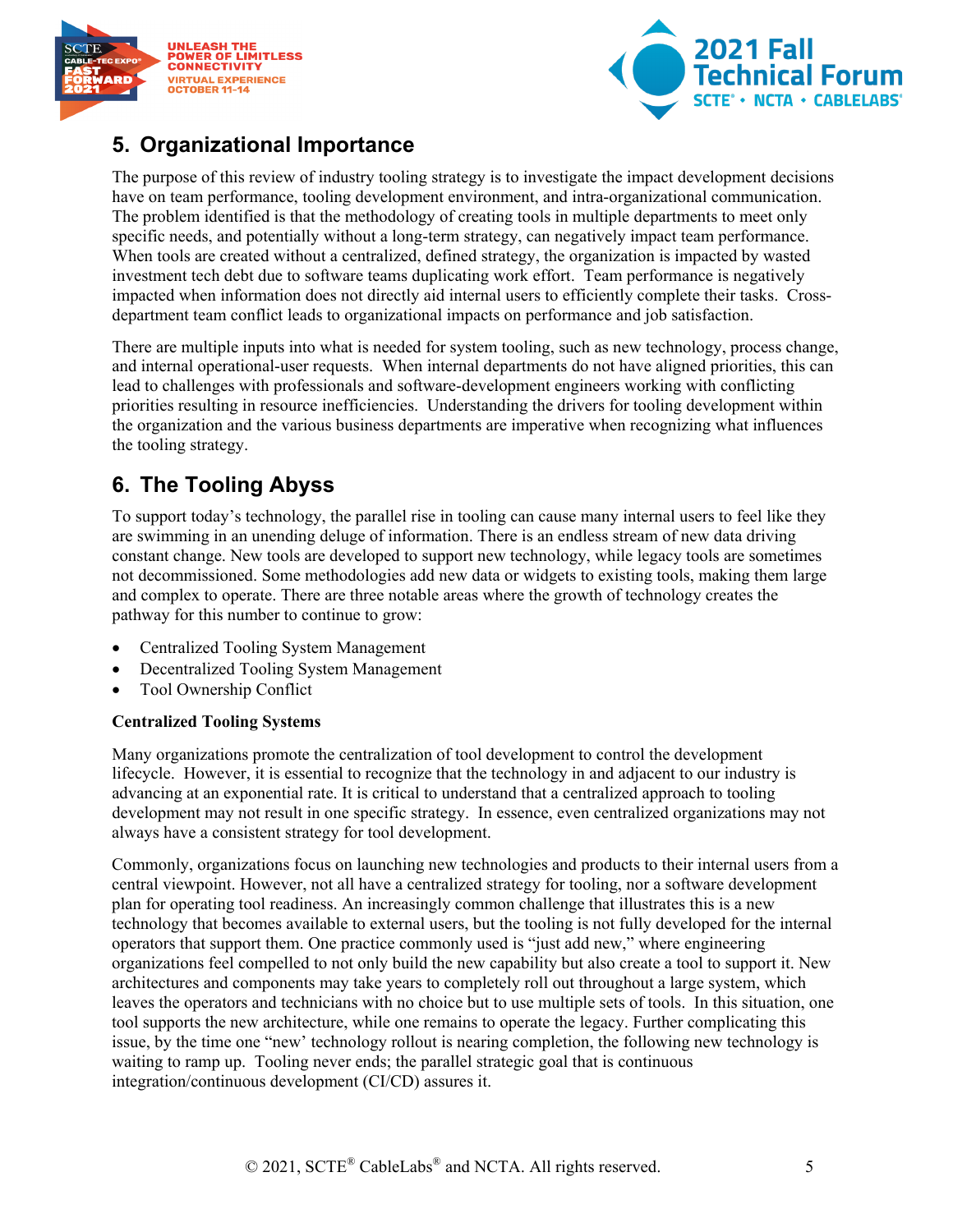



The negative impact to the teams responsible for operations and the technicians is this constant swiveling and cross-referencing of tooling information to complete everyday tasks. Advocates of the centralized model tend to focus on security standards as well as enhancing and growing existing operational toolsets. The risk and challenge with this methodology are that without discipline and long-term strategy, a system's code-stack can become obsolete. It can become so monolithic that continuing development becomes less agile and stability questionable. The thought in this method is that maintaining a centralized toolset reduces the swivel, but as technology data increases, the tool can become more complex to operate, and the amount of information contained in it can become overwhelming. Overall, technology and innovation are great things that drive growth, but there is an impact on the operations when the tools needed to support it are not available.

#### **Decentralized Tooling Systems**

Most of today's largest service providers are a product of acquisitions [2] (Cable History, 2014). That creates an increased number of tools integrated into the organization, some developed in-house and some contract acquired through business acquisition. The challenges consolidating organizations face include what to do with the newly acquired tool. Is its function duplicative? What is the cost to sunset the old one? Without a consistent strategy on organizational tooling systems, many choose to simply keep everything and operate in segments.

The broadband communications industry was started by and continues to attract an amazing talent pool that is capable of innovating new ideas, especially when it comes to supporting software-developed tools. Many talented teams have taken it upon themselves to create "gap solvers" where there may be centralized or common systems, but to operate them more effectively, they develop secondary enhancements. These individual solutions developed across the organization can create quick short-term solutions to a current business problem. They are also one of the highest contributors to the tooling sprawl. This methodology creates challenges in operational consistency, security, and system consistency, as well as hinders the ability to make future system changes.

#### **Tool Ownership Conflict**

Pride in ownership is a valued characteristic. People involved in the ideation and development of new tool ideas are no exception. Being competitive is a cornerstone of our business. Metrics commonly drive our teams to work hard and strive to be the best. In many business areas, this is a practice that has determined constant operational improvement through the years.

However, in the tooling and development space, this mindset can also be a contributor to conflict. It can perpetuate the keeping of obsoleting systems because of emotional attachments from those who created and used them. In organizational terms, dominant or competitive conflict culture is a winner versus loser strategy that can lead to negative, organizational influences [3] (Choi  $\&$  Ha, 2018). The competitive conflict culture applied in the software development space leads to inefficiency and negative employee experience. In contrast, the collaborative conflict culture is a partnership-oriented culture focusing on coordinating the best outcomes for the business.

In both centralized and decentralized examples, leaders are responsible for the technology that overlaps with other teams. This overlap can result in continuous conflict, even when attempting to be effective and productive. This dynamic creates both a task and a relationship conflict for the teams that manage the tooling systems. When there is a lack of a clear strategy, negative team impacts can include job dissatisfaction and team inefficiency [3] (Choi & Ha, 2018). Negative individual behaviors are caused by a lack of direction as well as a competition where people are diligent in keeping what they own. It also means some tools may stay in operation because of a lack of willingness to let go of obsolete and antiquated electronic software systems.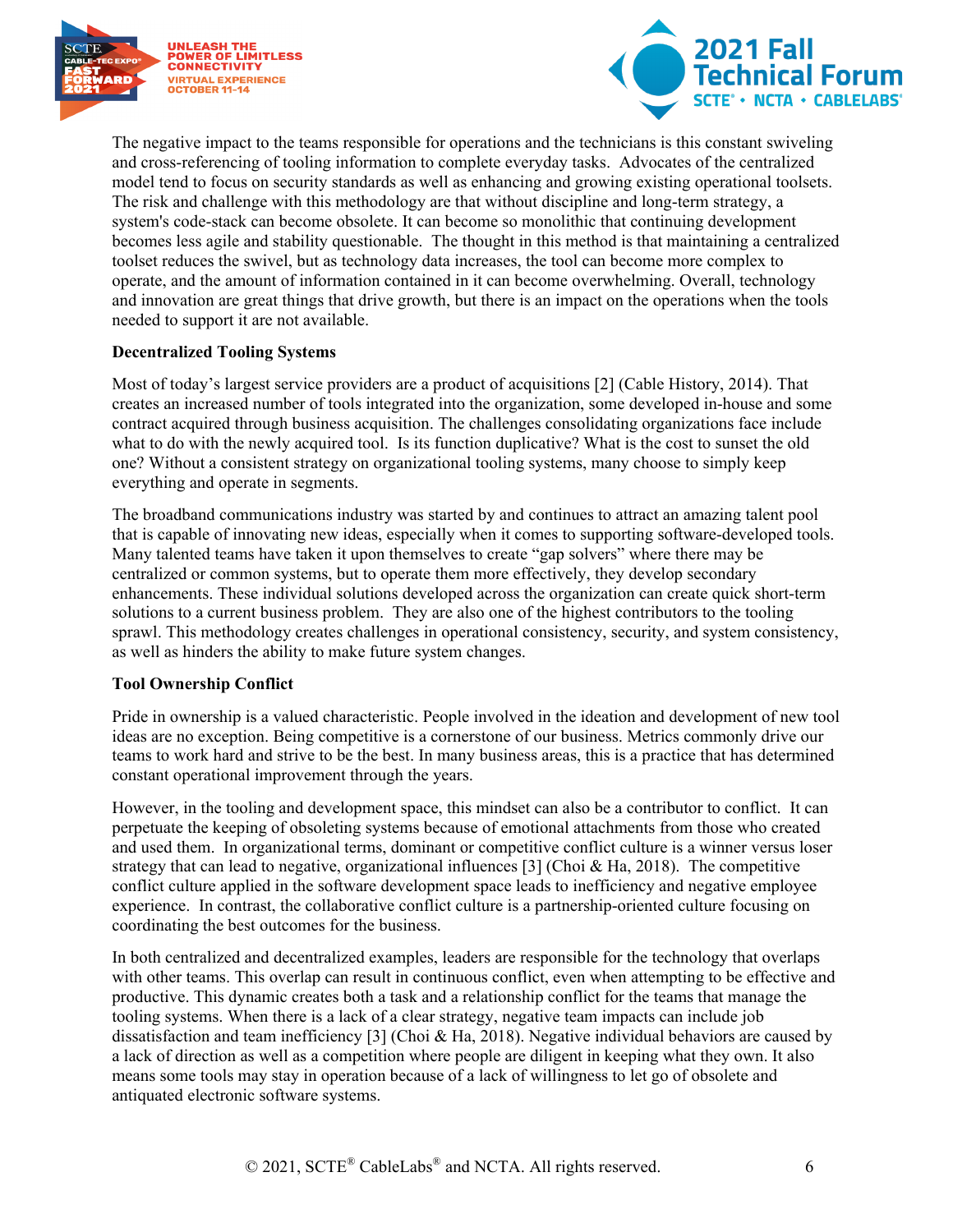



#### **Cost of Inconsistency**

Job dissatisfaction is not the only business challenge created by competing or unclear tooling strategies. Another is duplication. Tooling duplication is a common result of the decentralization of operational support tools, where the same data is used in multiple ways. For example, different groups may download data on customer premise equipment, then use that data to create a plan of action, or evaluate a system's status. In doing this, developers create duplicate data stores for the information. This duplication creates a cost to the business in multiple ways.

- Multiple data stores mean replication on multiple platforms and systems, which take up much more storage space
- Multiple support teams are required to maintain the data and UI, or one support team is required to support multiple similar tooling systems
- Replicated system upgrades and security requirements
- A technical debt of overlapping and duplicated operational systems
- Inconsistent user experiences

Technical user inefficiency is an increasing cost to the business, especially when the abyss of tools and complexity requires team members to swivel to multiple interfaces to troubleshoot system issues. Team and individual metrics are impacted. As an example, time-per-task increases when the tooling lacks stability, speed of response, or contains more information than is needed for the task. When the utilization of the tool or tools to complete the work is inefficient, its users will avoid adoption. When complex information flows disrupt a tool user's ability to work swiftly and accurately, they will disregard it.

The pace of new consumer and system architecture technology has reached extraordinary heights. This timeline requires system tooling to innovate at the same pace to support the operational needs of the business. When there is system tooling duplication, lack of a focused strategy or extremely large monolithic systems, the ability to maintain pace is reduced. Reduced agility, when launching new features and technology, can result in products becoming available to consumers before they can be effectively supported, from an operations perspective.

### <span id="page-6-0"></span>**7. Information Overload And The Human Factor**

Understanding the user experience is an essential concept in any tool's development. The accessibility of data through the internet and system technology has created a rich opportunity to connect and collaborate in extraordinary ways. Recognizing the power of data, however, needs to be balanced with the human factor. Essentially, the cognitive value in the information relies on the design, structure, and quantity of the information shared with the user [6] (Voinea, Vică, Mihailov, & Savulescu, 2020). Cognitively people are likely to take mental shortcuts because, at any given time, the human brain can only process so much complex information. Information overload is a phenomenon that emerges when the amount of information and choices become so expansive that they impact the user's cognition. The psychology of how people process information is a critical understanding point in tool-development concepts. That is because simply adding new data, new widgets, and new information can ultimately have a significant impact on how the internal users adapt to the technology change.

The constant evolution of tooling and strive to drive more data to the internal users also create challenges in the best way to train new tooling technology. In an interview to inform this paper with Walter Breymier, a veteran technician at Comcast, he observed that the constant pace of change and volume of information impacts team members in different ways [1] (Breymier, 2020). The technician perspective must be a key factor in evaluating how a tool will be adopted: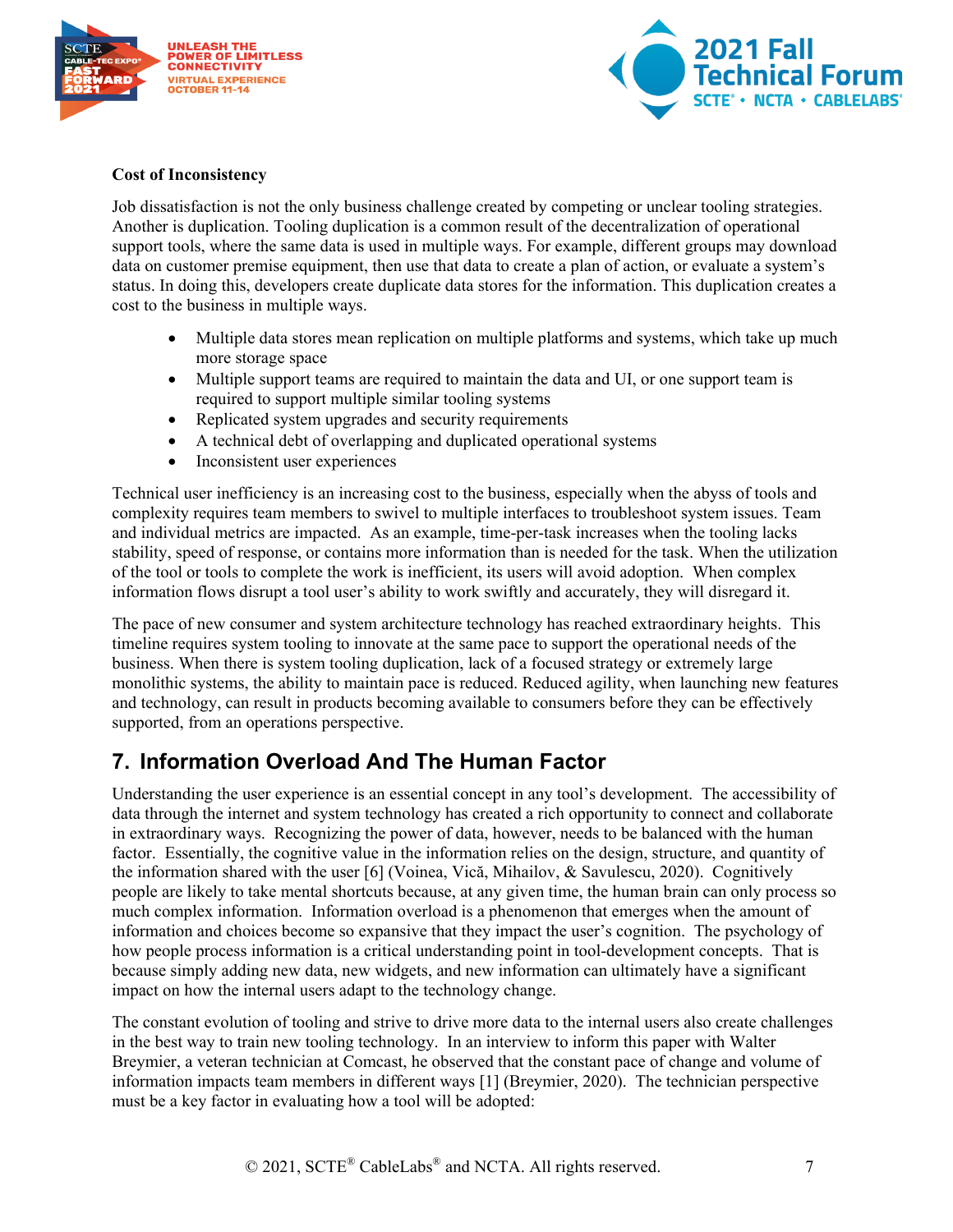



- There is not always a clear understanding of who and what the software tool is for
- Technicians are not given time to truly absorb the best way to utilize the tools
- As a direct result, the tendency is to "stick to what you know" and avoid utilizing the new information.

It is worth noting that it can be the team members with the longest tenure who are the most resistant to change. They may also need more time to comprehensively understand the newest technology. Understanding the human factor is critical to ensure the information in the tooling is comprehended and utilized by all team members.

A study in information-avoidance behavior substantiates this view by modeling a stressor-strain-outcome framework. The intent is to qualify this avoidance as a consideration of network fatigue in comparison with social networking [4] (Guo, Lu, Kuang, & Wang, 2020). This concept evaluates the thresholds in which the time pressures, data irrelevance, information overload, and data fatigue indicate the predicted result of information avoidance. The study illustrates that stressors are created through information irrelevance, information overload, and social overload. These stressors become a strain when the individual reaches the point of network fatigue. When time pressures are factored in, the rate of information avoidance also increases; the calculation is noted in Figure 1 below.



**Figure 1 - Information Avoidance Calculation** 

<span id="page-7-1"></span>This study is relevant to the concepts of exposing large quantities of information through system tooling with added time pressures. As an industry, the teams that utilize the system tools are typically held accountable to a very high level of time pressures, intrinsic with responding to system or customer issues. There is likely to be a broad and deep spectrum of data available to our team members that may not be the most relevant to the issue they are working on at that moment. The constant interaction with the networking data can conceptually be an aspect of network fatigue. All of these elements are factors in the introduction of tooling technology to ensure they are not creating even higher incidents of information avoidance.

## <span id="page-7-0"></span>**8. The Solution**

Creating a solution to the complex world of supporting tools for advanced technologies relies on multiple factors. The initial assessment comes from a survey of operational teams to identify how many system tools the team members are using and what information they value. Depending on the organization's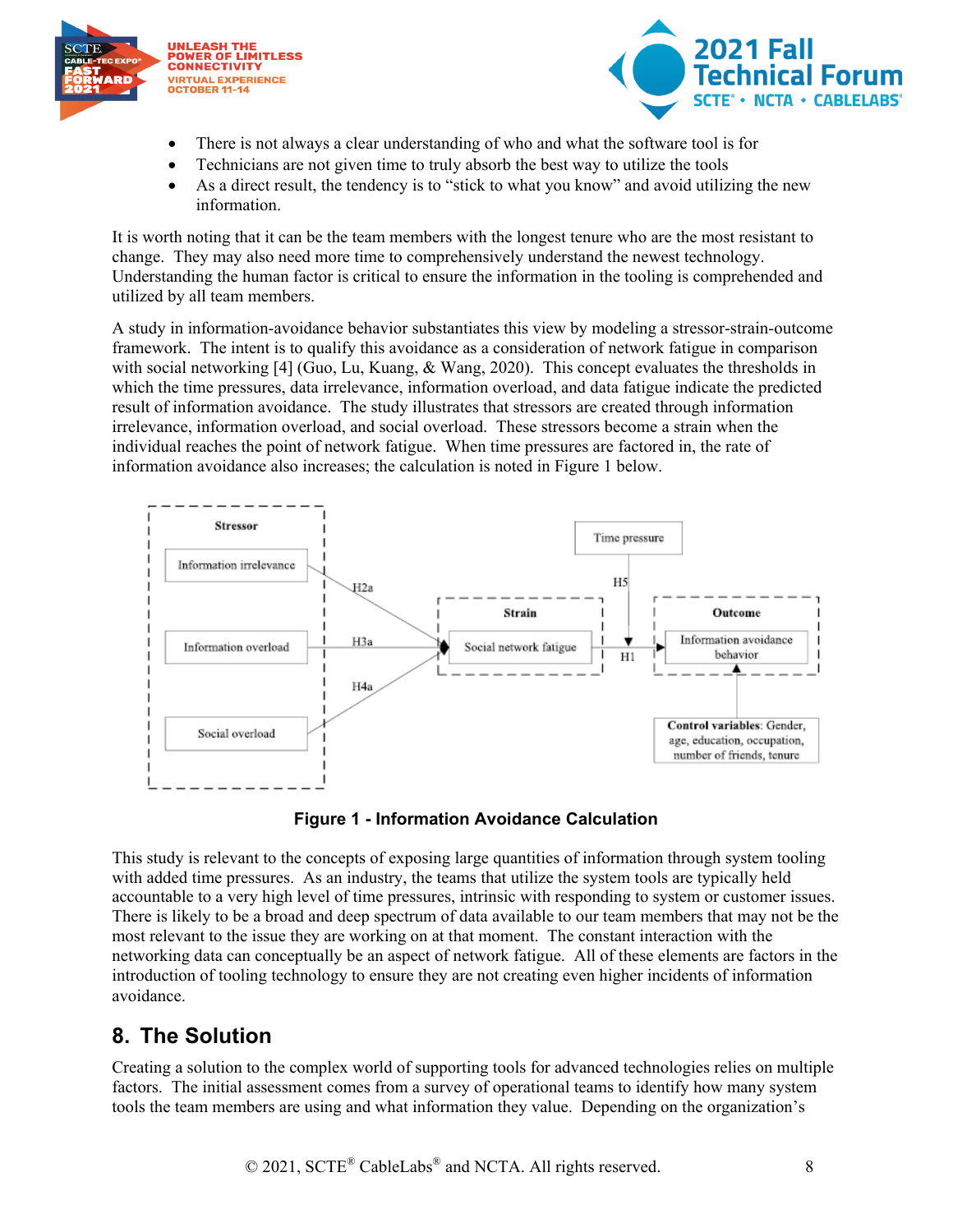



history and tooling strategy, it is entirely possible that a single department team could use up to 100 different electronic system tools to complete their work.

As a result, organizations must not only invest to advance network and consumer technology, but must also commit to the system tools needed to support it. Definition of the development culture, blended with leadership influence, creates the foundations of agility and success. Figure 2 shows a view of a tool development ecosystem. It begins with the need to ensure that regardless of what changes are being made, the tenet of operational reliability and stability are foundational to the business.



#### <span id="page-8-0"></span>**Change Drivers**

The pace of innovation has primarily driven the need for tool evolution. The history of the technology evolution creates the basic drivers for much of the need to evolve the tooling systems. Comcast colleague and Engineering Fellow Larry Wolcott (2021) [8], a recognized industry expert on the topic of Proactive Network Maintenance (PNM), shared his insights about tooling for this paper. He noted that it is critical to recognize the drivers of the development changes and to be sure to integrate ideation and capability requirements when operationalizing a tooling system or update.

There are typically four primary drivers of change in tooling evolution: new industry technology, tool infrastructure technology, organizational process improvement, and enhancing the user experience.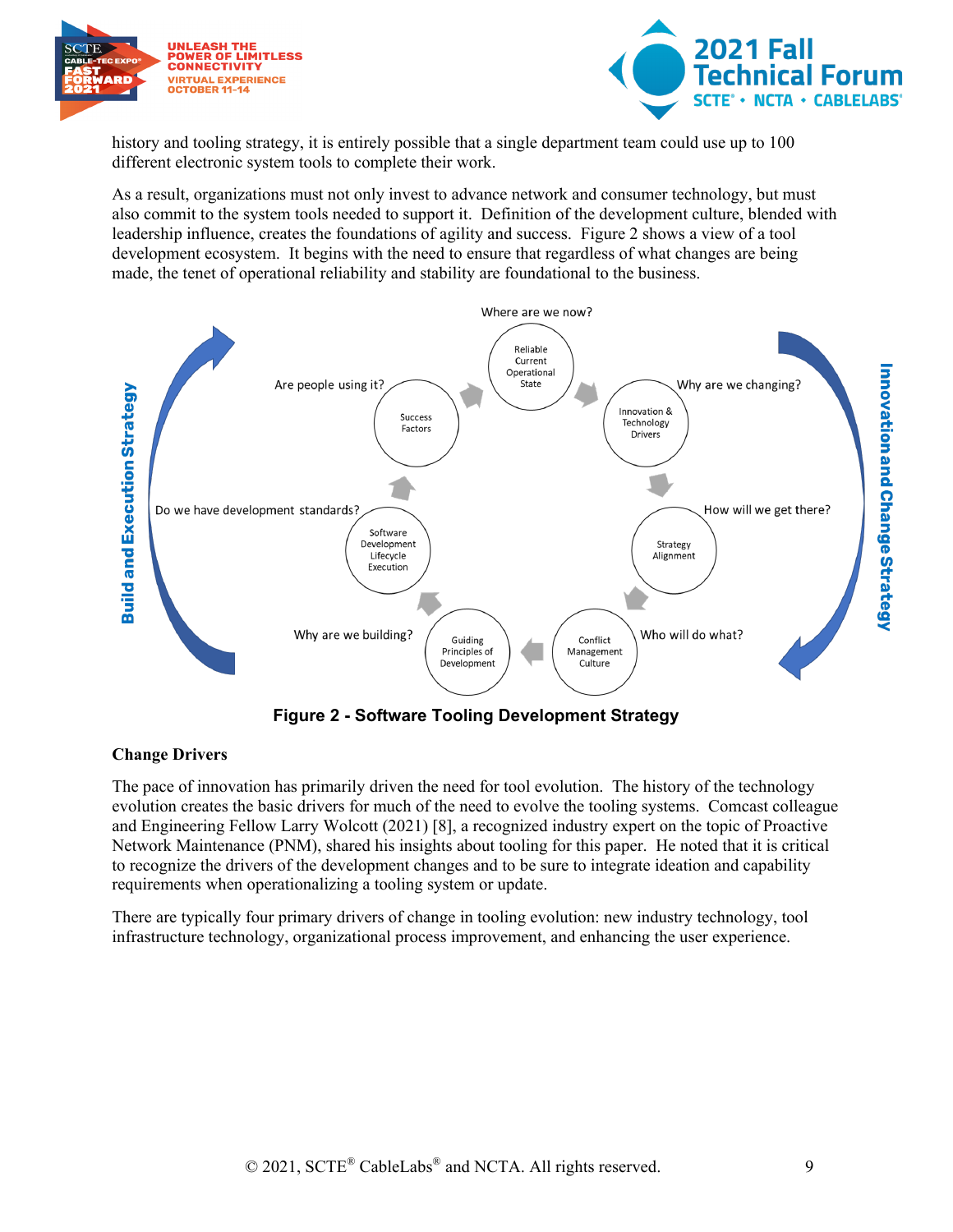

#### **Figure 3 - Drivers of Tooling Change**

#### <span id="page-9-0"></span>**Strategy Alignment**

The first step in optimizing tooling development for both the development teams and the teams that ultimately use the tools is to agree on a unified strategic planning process, specifically for softwaredeveloped systems and electronic tooling. Simply deciding if the organization will be centralized or decentralized will aid strategic alignment. As previously discussed, methodologies can and do differ from department to department, and there are various visions on what is valuable in the data that is presented to internal users.

Coordinating on any strategy, including tooling, starts with leadership alignment, both top-down, and ground-up. Department and area leaders need to be committed to a discipline that outlines the requirements for tooling development. Governance matters for the organizational accountability that integrates all of the change drivers into a cohesive strategic plan. The strategic plan should address standards for tooling technology, coding languages, reliability requirements, financial payback, and business value determination.

The strategy and structure for governance require a collective of experts representing the knowledge wheelhouses of engineering, software tooling development, finance, and operations. All must be equally represented to ensure that the expertise of each discipline is integrated, which creates a balanced business strategy. Engineering experts are responsible for the architectural vision of the technology that supports products. The software development experts are responsible for maintaining tooling technologies that support the monitoring and operations of the engineering systems. The operations experts utilize the software-developed systems and electronic tools needed to maintain and operate the engineering systems. The finance team is responsible for maintaining overall business financial objectives. Each of these groups is critical. Collaboratively, they create a comprehensive business strategy that directly influences the creation of operational support tools.

When the strategy is well balanced, the tools that are used to operate these systems are fully adopted, truly optimized, and streamlined. Each team has a critical role in creating a highly collaborative and focused strategy that optimizes overall business strategy and value. When they are not in balance and the strategy is not aligned, the abyss of tools grows, complexity increases and conflict can slow down the pace of innovation and development.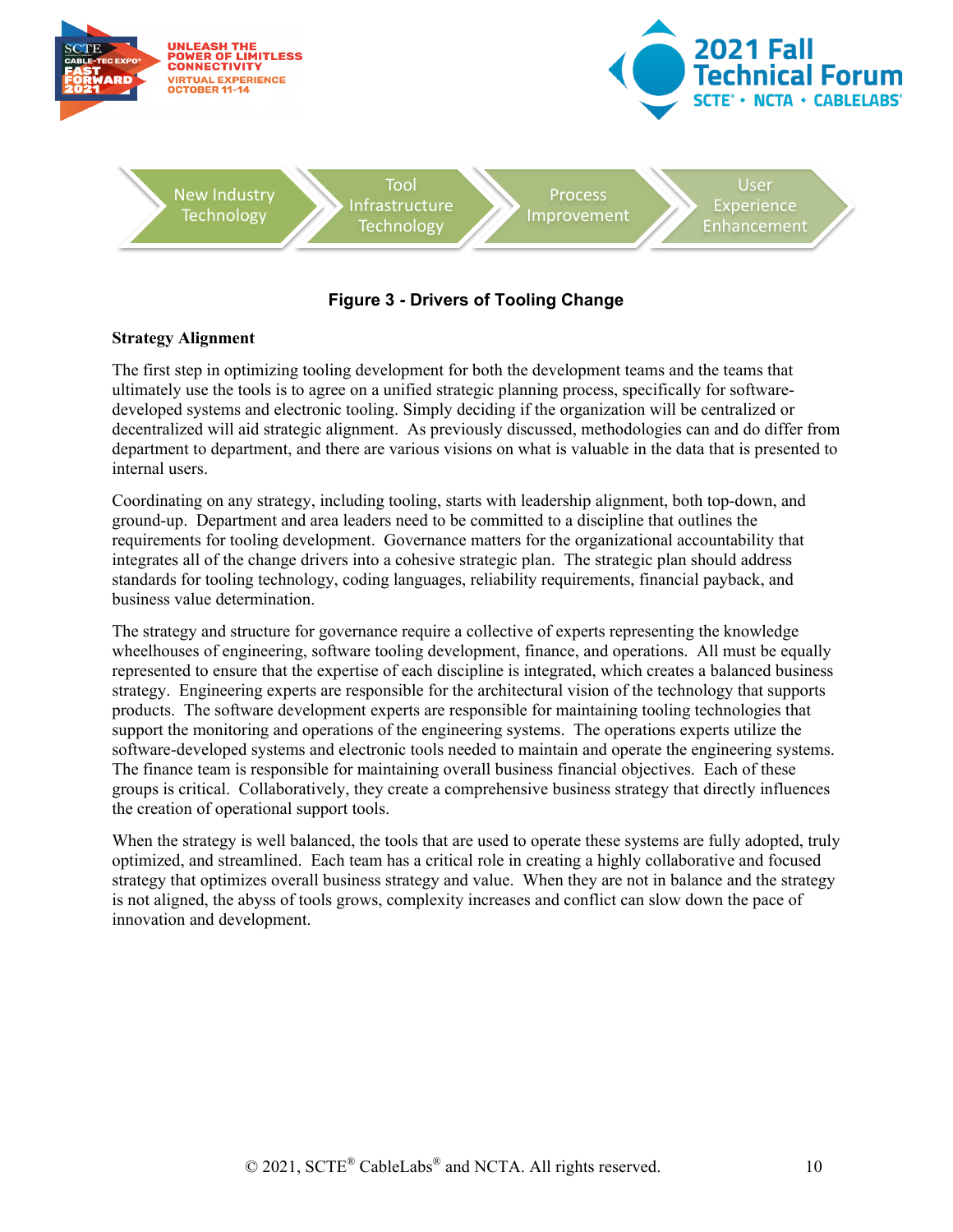

**Figure 4 - Balanced Business Strategy**

#### <span id="page-10-0"></span>**Conflict Management Culture**

To maintain a balanced strategy, an organization needs to define expectations for resolving inevitable conflicts so that working teams have a clear path to work together positively. A collaborative conflictmanagement culture can have a positive impact on organizational effectiveness and improve job satisfaction [3] (Choi & Ha, 2018). Successful conflict navigation relies on cognitive flexibility, selfawareness, and commitment to collaboration. When the teams have more clarity on aligned goals and operate collaboratively, there is an opportunity to enhance innovation and create healthy tension. In this application, teams working in technology need healthy tension to innovate and strive for constant improvement. When there is trust and willingness to be more flexible, individuals feel that their contributions are valued. In turn, job satisfaction will be higher, and internal users will adapt to change and resolve conflict most effectively.

Executive leaders are tasked to define organizational responsibilities and create a process to entrench an inclusive and collaborative conflict-management culture into the entire organization. A collaborative conflict-management culture relies on individual cooperation to create a compromising versus competitive method for deriving agreements [3] (Choi & Ha, 2018). As a metric-driven industry, this concept for tooling development represents a notable shift from the competitive dynamic. An innovation strategy that is only focused on what is best for the technology, for purposes of a competitive result, can create conflict with financial standards, or challenges for operations. A compromise-oriented solution provides the potential to create a healthy tension in the organization that can lead to innovative breakthroughs and positive organizational influence.

When there is a non-competitive, collaborative environment, innovation is maximized, and integration is optimized. Larry Wolcott, mentioned previously, notes the engineering concept that "just because we can, doesn't mean we should" mindset. This concept means that even groundbreaking technology can be available, but if operational teams find it too complex or there are conflicts with operational efficiency, it may not reach its full potential. To ensure that balance is maintained between engineering and operations, there must be a focus on collaborative problem solving and conflict management.

#### **Development Principles**

The technical sprawl of tooling is expanded or contained by the software and electronic tool development strategy. Eric Wall (2021) [7], a leader of the support teams that develop several of Comcast's widely utilized operational tools, shared the perspective that the growth of tool development must have a clear, collaborative strategy. Without recognizing business benefits and how operators utilize them, the software developed may not have the intended impact. To aid in ensuring the strategic direction of development, below are a few guiding questions to drive the most efficiency in software tool development.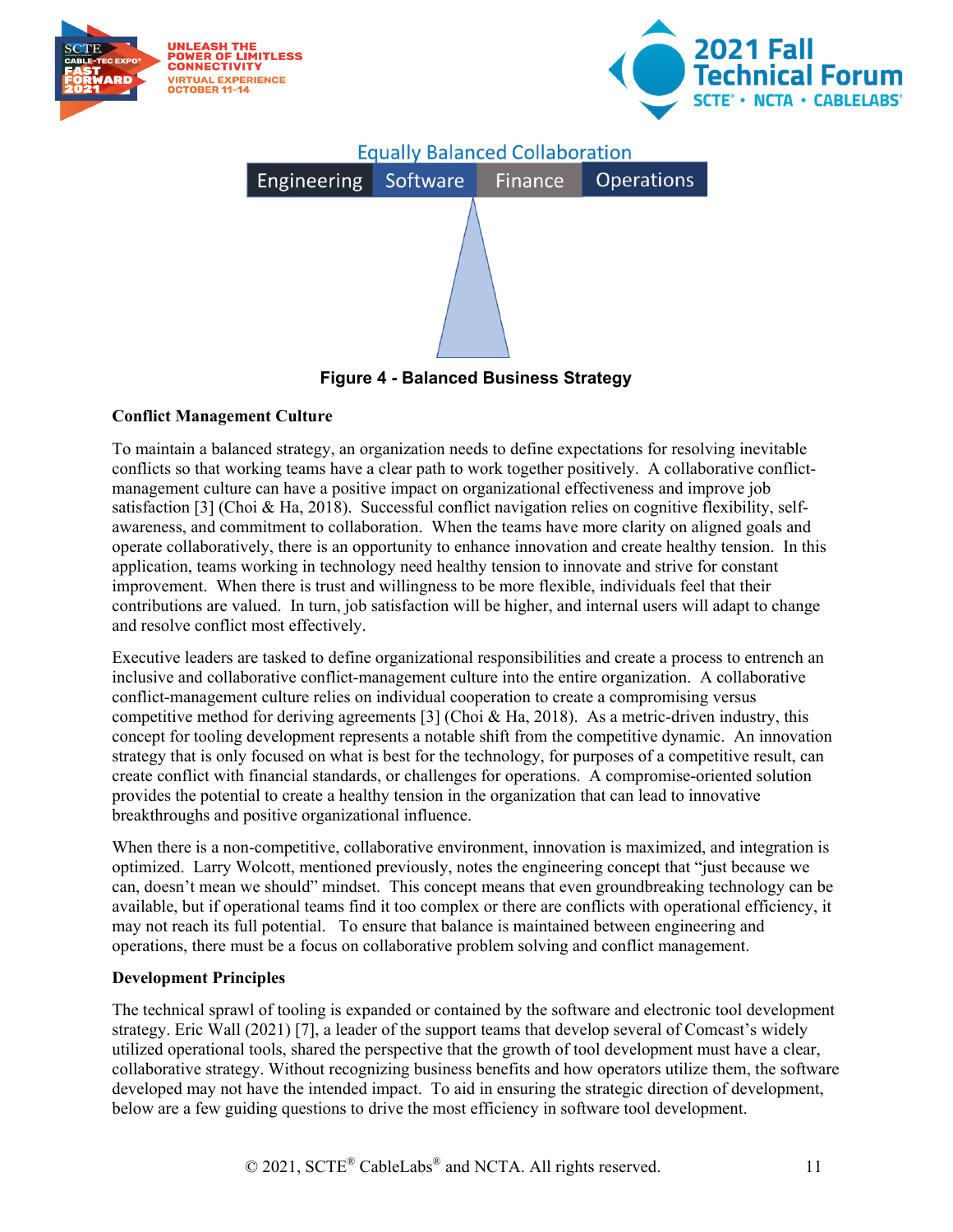



- Is this requirement strategically aligned and governed?
- What is driving the change or the problem that needs to be solved?
- Who and what development team is responsible for solving it?
- How will the user behavior be influenced, and what is the behavioral expectation?
- How does this fit in the business financial model?
- Should this be developed internally or purchased?

The answers to those questions will clarify new tooling initiatives and align with the expressed strategies of the business. As noted previously, the drivers for creating a large set of tools are driven by many factors: Building new without a plan for the old, "because my team can," and gap functionality all contribute to the steady growth in tools volume. To resolve this continuous sprawl, discipline and commitment adherence to guiding principles are paramount.



**Figure 5 - Strategically Aligned Guiding Principles**

#### <span id="page-11-0"></span>**Lifecycle Development Execution**

Lifecycle execution for tools and tooling should be a structured approach based on the resources available and the overall business requests. The concepts of people, process, and technology are critical components to prioritizing work for development [7] (Wall, 2021). Development standards are set by software engineering experts to ensure a commitment to security and development standards. The challenge that developers face is that of a large number of requests to complete work versus a set amount of dollars to accomplish them.

"Cost modeling can lead strategy" is a common axiom in determining business value drivers for development [7] (Wall, 2021). Cost modeling is a strong influencer of development prioritization, along with engineering, tooling software, operations, and finance, all are essential parts of a comprehensive strategy. With this in mind, the recommendation is to create a foundational basis for development work prioritization by clarifying how each influences the lifecycle.

- Engineering Deployment Of New Technology
	- o If tooling systems are not built or updated for the new technology, what experiences would fail?
- Software Development
	- o If there was no investment into the systems to maintain reliability, modernize, and grow in capacity, would the system tools become unreliable or unusable?
- Operational Requirements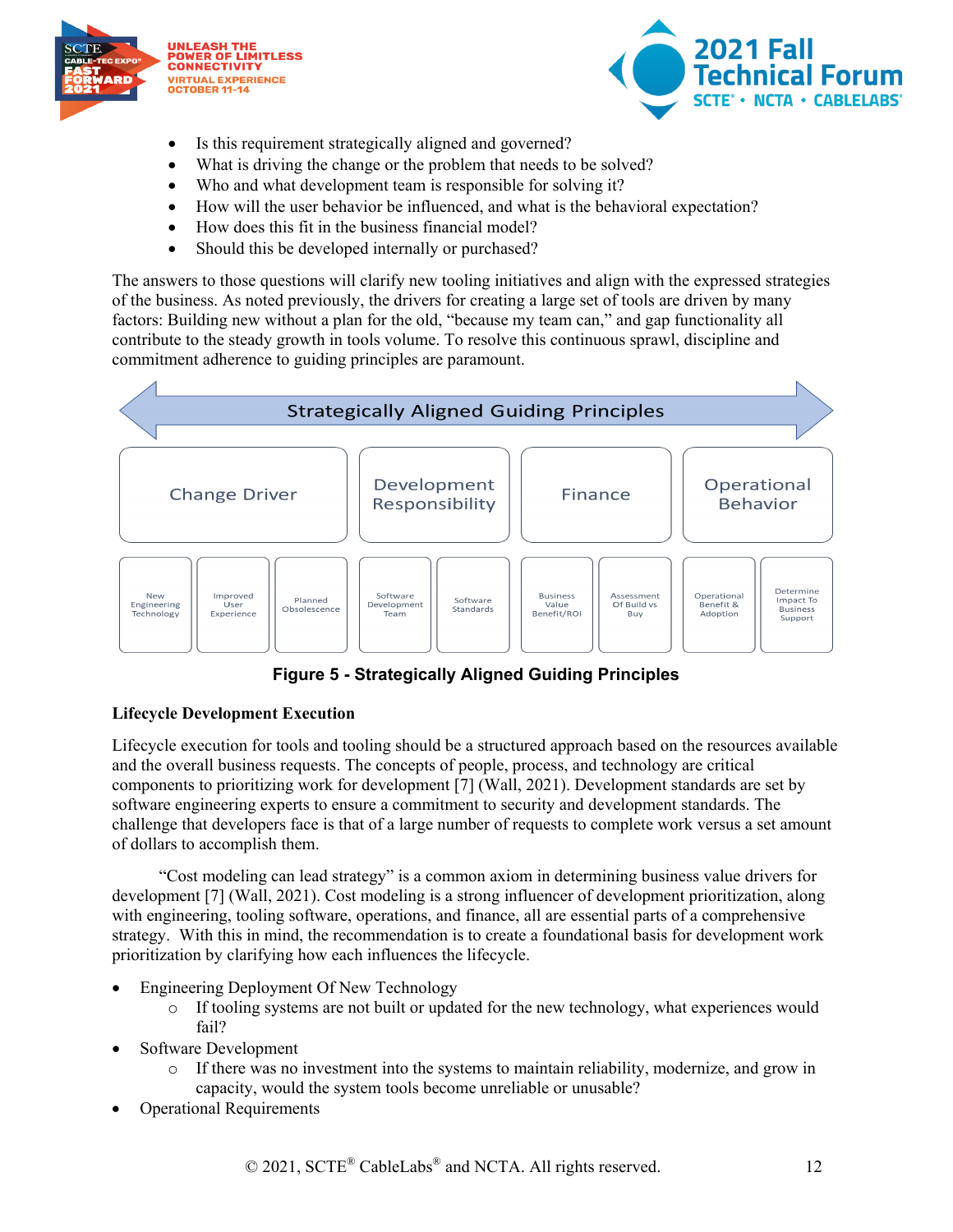



- o How will features and functionality improve the experience and drive business value?
- o Will there be improved efficiency or saved time per task?
- Financial Requirements
	- o Is there a positive return on investment (ROI) analysis of the cost to create the tool or enhancement compared to the value benefit for the business?

Overall, even when the answers to some, or all, of these questions, are yes, the development work still needs to be prioritized to optimize developer time. All of these factors require equal consideration when planning the development work. Discipline in the business strategy and execution lifecycle is the best way to ensure the internal users of the tools are utilizing them most effectively.

#### **Success factors**

In the overall business strategy, success factors can rely on many considerations. The first leading indicator of successful development is whether or not the tool has been adopted and utilized by its internal users. Simply put: Are people using it beyond the break-in period? Positive feedback would indicate that the work completed has made their job simpler or better in some way. The success criteria of adoption and utilization is a leading indicator of success, because if people are not using it, then there was no value in building it.

### *"Success equals adoption. If they adopt it quickly, they value it, therefore, they're less likely to work around it."*

#### *-Larry Wolcott, Engineering Fellow, Comcast*

The second leading success factor is recognizing how the development of the tool is benefiting the business. This factor requires evaluating that the desired impact was achieved and is positively influencing user behavior. Too much information at the wrong time, or the creation of swivels, can cause team members to take more time to accomplish a task. Therefore, success comes from the reduction of time per task by improving the efficiency of the person using the tool. This reduction in time also creates a component of the payback model by illustrating the cost of build versus the improvement in technician efficiency. A hypothetical example of the influence of calculating task time is in Table 1, below. If in pre-development a task takes 5 minutes to complete, and post-development it takes 3 minutes to complete, the savings are demonstrable.

|                               | <b>Task Quantity</b> | <b>Time Per Task</b> | Average<br><b>Hourly Cost</b> | <b>Task Cost</b> |
|-------------------------------|----------------------|----------------------|-------------------------------|------------------|
| Pre Development               | 100,000              | 5 min                | \$60                          | \$500,000        |
| Post Development              | 100,000              | 3 min                | <b>S60</b>                    | \$300,000        |
| <b>Total Business Benefit</b> |                      |                      |                               | \$200,000        |

#### <span id="page-12-0"></span>**Table 1 - Business Benefit Calculation (Average Cost Is Illustration Only, Not Actuals)**

The third success factor is confirmation that the tool developed achieved the intended expected results and business behaviors without creating more tools for the technicians and other internal users to use in the course of completing their work. The strategy to innovate and create new must be balanced with the roadmap of the legacy technologies and not perpetuate information overload for the users. The success could be measured by a metric to create more technician efficiency, such as reducing the time per task and thus improving operational metrics.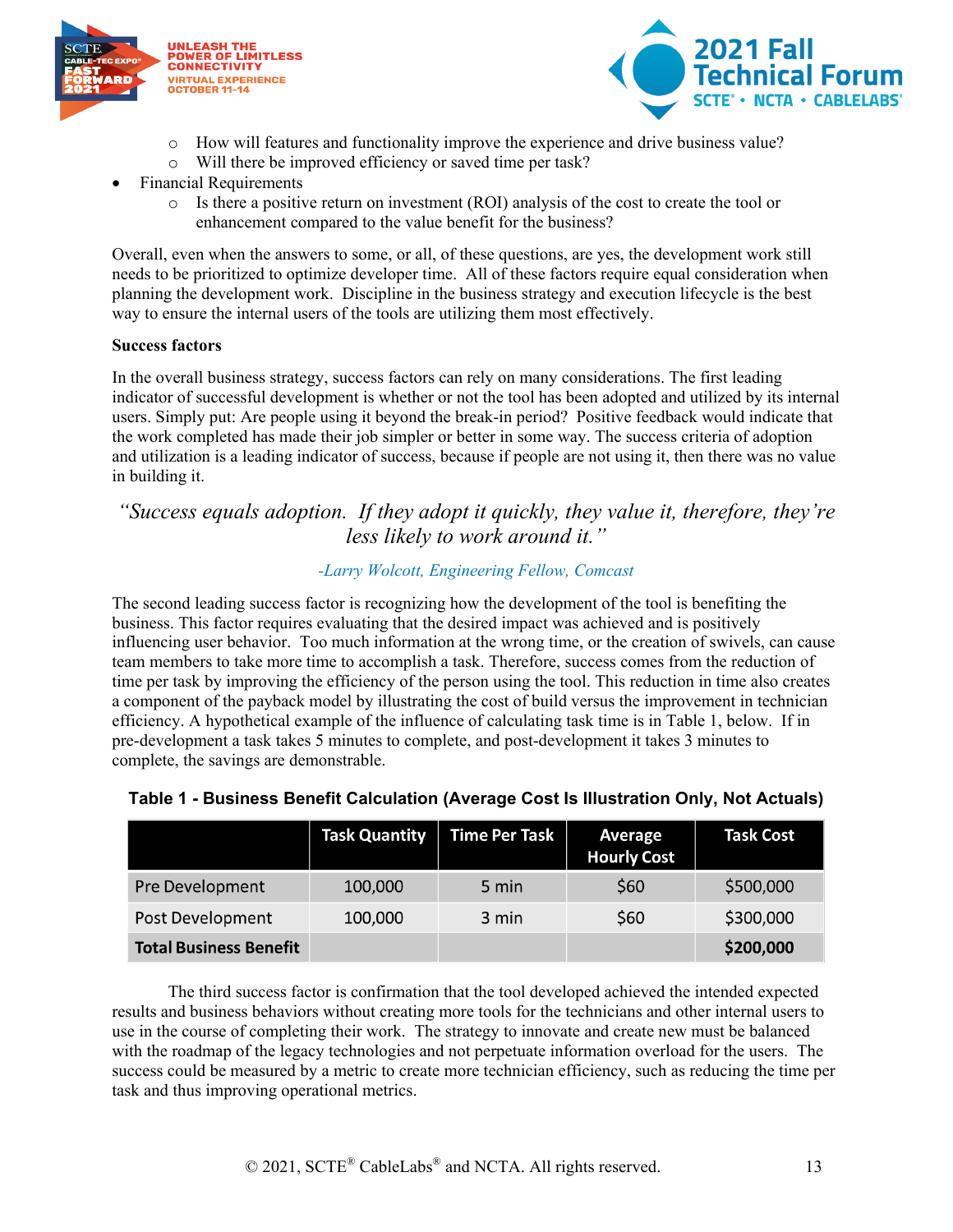



### *"The gauge of success is when the tool accomplishes a meaningful task and the percentage of users is high".*

#### *-Walter Breymeir, Field Operations Comtech, Comcast*

The perspective of the end-user is the final success factor. The tool must be easy to use and provide the best information at the right time, without overwhelming, and be quickly adopted. The tool must be viewable in a consolidated way, to 1) minimize swivel, 2) reduce confusion on when to use the tool in what situation and 3) be easy to learn for its users.

As well, and from a good sense perspective, the tool must be cost-effective to be available to the broadest number of users for the least amount of cost. Choosing the right balance of information and finding the most cost-effective way to reach the largest number of users provides an avenue to optimize adaptability and usability. The information provided is a vital factor in preparing the training for new technology and supporting tools. The tooling systems must be intuitive and easy to learn. Training must be provided to the end-users to not only teach them new technology but to provide the team members time to absorb and learn.

### *"A tool could be great, but without training and it being easy to learn, it will likely fail to be used by the majority."*

#### *-Robert Snare, Field Operations Comtech, Comcast*

### <span id="page-13-0"></span>**9. Conclusion**

The tooling abyss is a real and reasonably universal consequence of industry consolidation and the aftereffects of growth-by-acquisition. There are the tools traditionally used by the field, then there are the "new" tools that come in through the different (acquired) doors. The tooling abyss is similarly fed by the technological advancements in adjacent and over-arching technology sectors, thus creating a myriad of information that needs to be quantified and managed to operate the business.

It is a top-down and bottom-up challenge: Large companies that became larger because of industrial and geographic consolidation are particularly susceptible to performance challenges associated with duplicative tooling. And, strong emotional attachments to favored or long-used tools, at the individual and small-group level, as well as the earnestly-developed patches and workarounds developed over time, can make it difficult to "centralize" tooling and related support.

The outcome is "tool sprawl," which is evidenced by the amount of new swiveling teams need to do across multiple applications, which serves only to add time to task completion and raise frustration. While it is true that as service providers, we "sit on" mountains of actionable data, the definition of "actionable" requires continuous attention. Too much information at the wrong time can lead to information avoidance and overload, both of which hinder operational performance.

When cross-department technology teams are not aligned, tool development can overlap, which also drives inefficiency for the business. There is a business cost when there is competitive conflict, inadvertently causing developers to work against each other, usually to achieve a desired or published performance metric. Strategic alignment is crucial to ensuring a collaborative instead of conflicting culture exists for the teams.

Therefore, a clear and comprehensive business strategy needs to provide clarity to streamline both the overall technology development process and the tooling process. Collaboration within a cohesive strategy is what generates an environment of optimized innovation. When the development lifecycle is optimally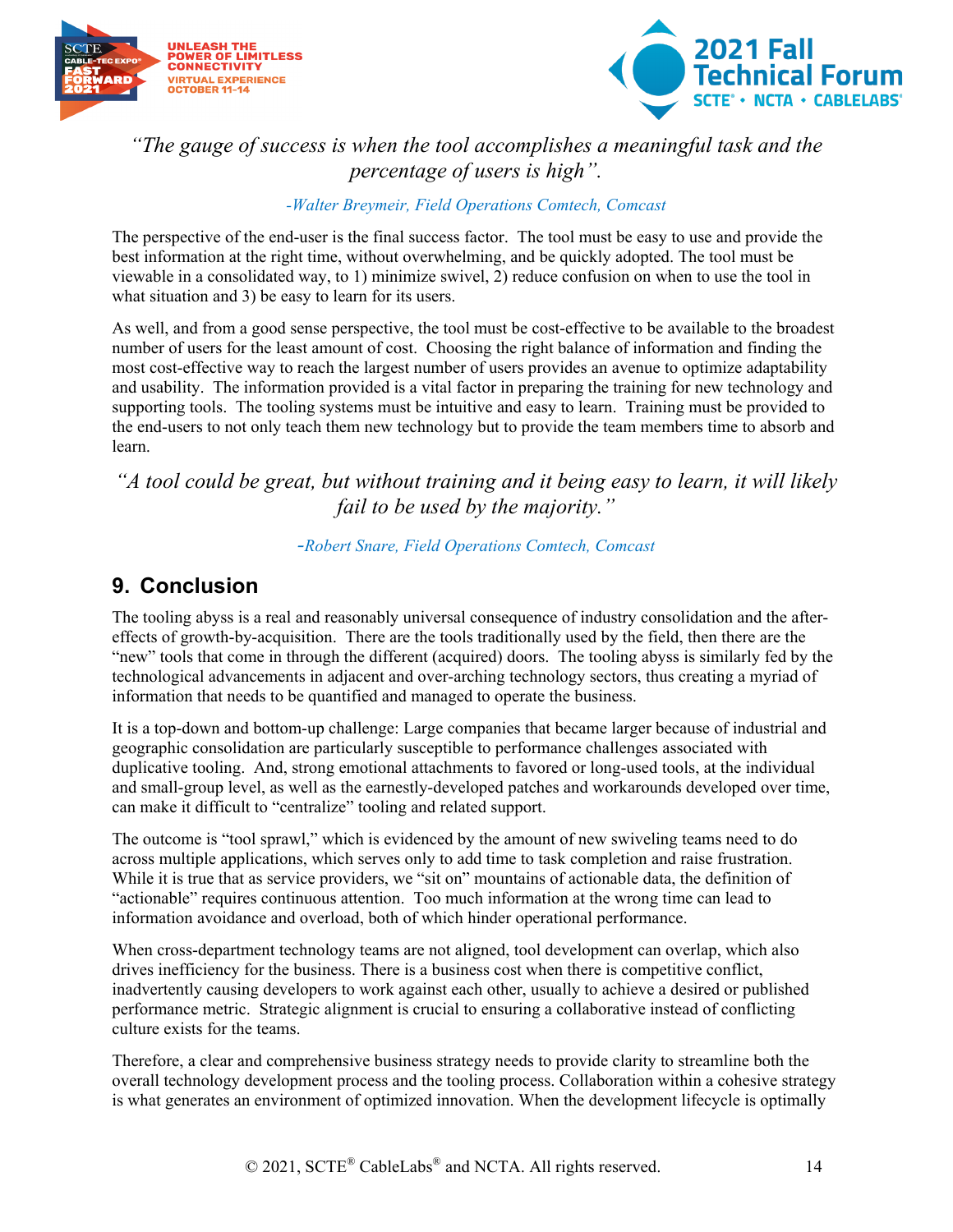



based on a balance of experiences and wisdom representing engineering, software, operations, and financial elements, the resulting tooling products will drive business benefit most effectively.

Success factors hinge on meeting the needs of the internal users and business operations. Development teams need to ensure that system reliability is a foundational cornerstone because unreliable systems will not be adopted and utilized by users. Listening to feedback provides insight into why or why not the tool is being used. Two-way communication provides a conduit for information sharing for both the developers and the users. This avenue allows developers to aid in training and learning while receiving critical feedback on improvement opportunities.

### *"The measurements of reliability, adoption, and feedback determine why or why not tools are utilized and successful in meeting the needs of the business."*

#### *-Eric Wall, Executive Director Software and Development Engineering, Comcast*

The tooling abyss can be avoided through an overall alignment in business strategy that integrates the views of multiple teams. Engineering, tooling software developers, operations, and finance teams must work together to commit to a business strategy that is effective for all. When there is a strategic commitment, innovation is increased, conflict is positive, complexity is reduced, and the overall health of the business improves. The tooling abyss ultimately becomes a manageable pool of critical resources widely adopted and utilize to optimize business initiatives.

# **Abbreviations**

<span id="page-14-0"></span>

| CI/CD         | Continuous Innovation/Continuous Development    |
|---------------|-------------------------------------------------|
| <b>CMTS</b>   | Cable Modem Termination System                  |
| <b>DOCSIS</b> | Data Over Cable Service Interface Specification |
| <b>HFC</b>    | Hybrid Fiber-Coax                               |
| <b>MAC</b>    | Media Access Control                            |
| <b>PNM</b>    | Proactive Network Management                    |
| <b>ROI</b>    | Return On Investment                            |
| UI            | User Interface                                  |

# **Bibliography & References**

- <span id="page-14-1"></span>[1] Breymier, W. (2021, July 15). Technician Perspective [Telephone interview].
- [2] Cable History. (2014). The Cable History Timeline. Retrieved from <https://www.cablecenter.org/images/files/pdf/CableHistory/CableTimelineFall2015.pdf>
- [3] Choi, Y., & Ha, J. (2018). Job satisfaction and work productivity: The role of conflictmanagement culture. *Social Behavior and Personality, 46*(7), 1101-1110. doi:http://dx.doi.org.libauth.purdueglobal.edu/10.2224/sbp.6940
- [4] Guo, Y., Lu, Z., Kuang, H., & Wang, C. (2020). Information avoidance behavior on social network sites: Information irrelevance, overload, and the moderating role of time pressure. *International Journal of Information Management, 52*, 102067. doi:10.1016/j.ijinfomgt.2020.102067
- [5] Snare, R. (2021, July 16). Technician Perspective [Telephone interview].